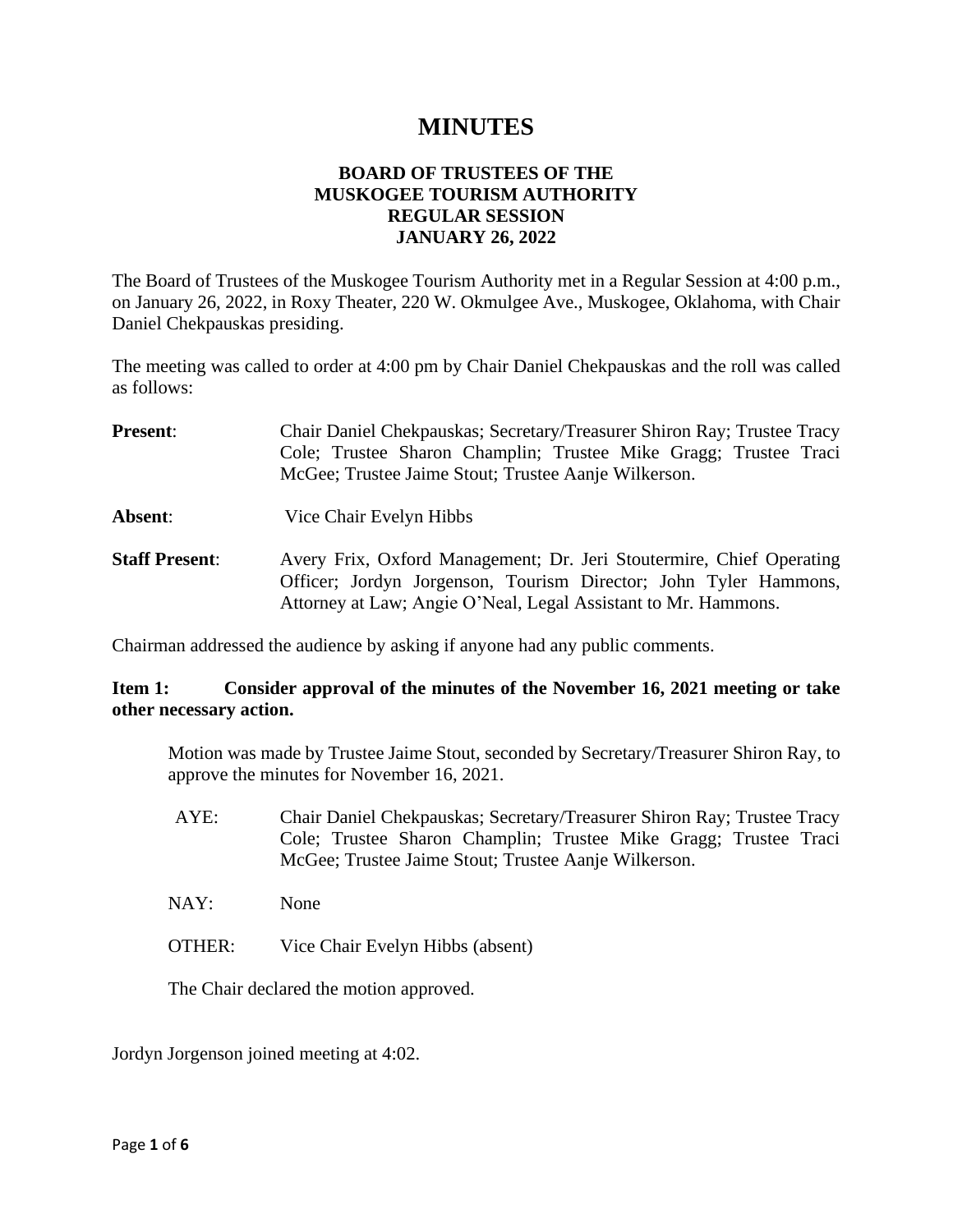## **Item 2: Consider approval of financials and claims for November 2021 or take other necessary action.**

Motion was made by Trustee Mike Gragg, seconded by Trustee Traci McGee, to approve the claims for November 2021.

- AYE: Chair Daniel Chekpauskas; Secretary/Treasurer Shiron Ray; Trustee Tracy Cole; Trustee Sharon Champlin; Trustee Mike Gragg; Trustee Traci McGee; Trustee Jaime Stout; Trustee Aanje Wilkerson.
- NAY: None
- OTHER: Vice Chair Evelyn Hibbs (absent)

The Chair declared the motion approved.

#### **Item 3: Consider approval of financials and claims for December 2021 or take other necessary action.**

Motion was made by Trustee Jaime Stout, seconded by Trustee Aanje Wilkerson, to approve the claims for November 2021.

- AYE: Chair Daniel Chekpauskas; Secretary/Treasurer Shiron Ray; Trustee Tracy Cole; Trustee Sharon Champlin; Trustee Mike Gragg; Trustee Traci McGee; Trustee Jaime Stout; Trustee Aanje Wilkerson.
- NAY: None
- OTHER: Vice Chair Evelyn Hibbs (absent)

The Chair declared the motion approved.

## **Item 4: Consider approval of the agreement with the audit firm Morse & Co., to replace Kershaw, CPA, or take other necessary action.**

Motion was made by Trustee Traci McGee, seconded by Trustee Shiron Ray, to approve the agreement with Morse & Co.

- AYE: Chair Daniel Chekpauskas; Secretary/Treasurer Shiron Ray; Trustee Tracy Cole; Trustee Sharon Champlin; Trustee Mike Gragg; Trustee Traci McGee; Trustee Jaime Stout; Trustee Aanje Wilkerson.
- NAY: None
- OTHER: Vice Chair Evelyn Hibbs (absent)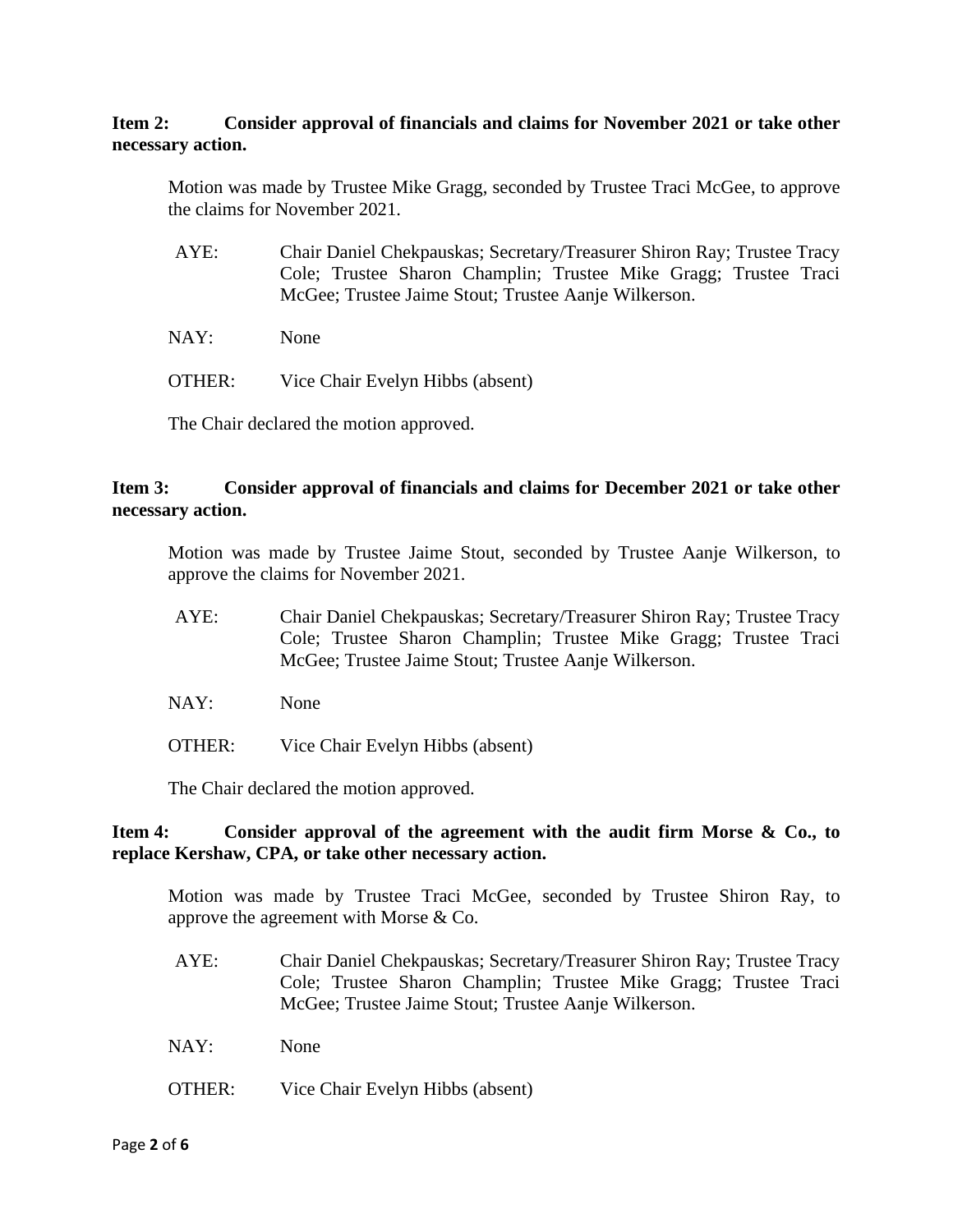The Chair declared the motion approved.

#### **Item 5: Consider an amendment of FY 21-22 Budget or take other necessary action.**

Discussion among Tourism Director and Trustees regarding in city mileage benefit and base salary and benefits for the Tourism Director. In city mileage is approximately 170 miles per month and depends on events/activities in the month. Trustees discussed a \$100.00 per month allowance for in city mileage. Discussion of salary and benefits for Tourism Director evaluation at 60 days and 6 months of employment.

Motion was made by Trustee Jamie Stout, and seconded by Trustee Sharon Champlin, to approve amend budget for each item.

- AYE: Chair Daniel Chekpauskas; Secretary/Treasurer Shiron Ray; Trustee Tracy Cole; Trustee Sharon Champlin; Trustee Mike Gragg; Trustee Traci McGee; Trustee Jaime Stout; Trustee Aanja Wilkerson.
- NAY: None
- OTHER: Vice Chair Evelyn Hibbs (absent)

The Chair declared the motion approved.

**Item 6: Consider opening an interest-bearing money market account at Bank of Oklahoma, transferring \$100,000.00 in Visit Muskogee carryover funds to the account, and making signers the same as Operating Account, or take other necessary action.**

Motion was made by Trustee Shiron Ray, and seconded by Trustee Tracy Cole, to open account at Bank of Oklahoma.

- AYE: Chair Daniel Chekpauskas; Secretary/Treasurer Shiron Ray; Trustee Tracy Cole; Trustee Sharon Champlin; Trustee Mike Gragg; Trustee Traci McGee; Trustee Jaime Stout; Trustee Aanja Wilkerson.
- NAY: None
- OTHER: Vice Chair Evelyn Hibbs (absent)

The Chair declared the motion approved.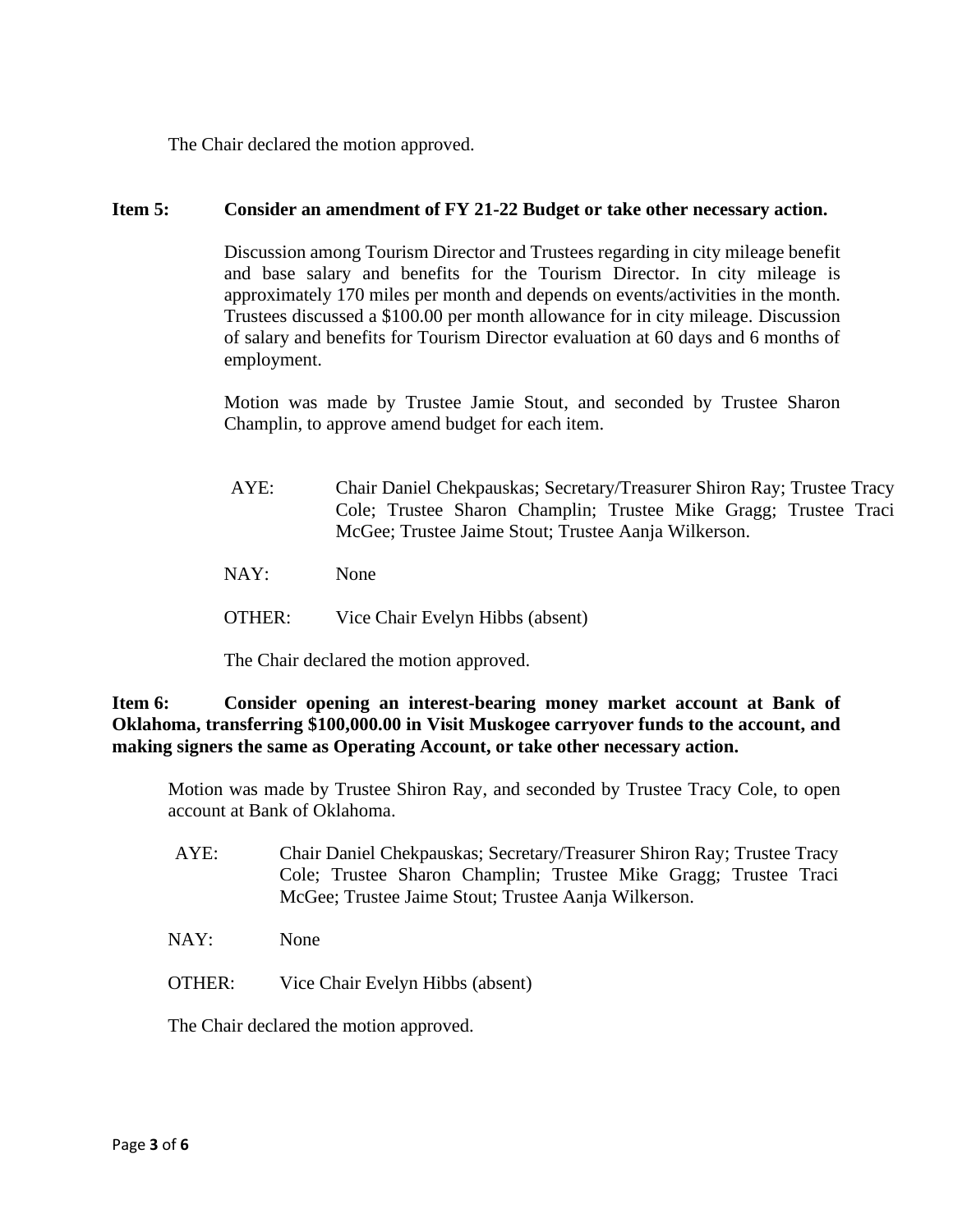**Item 7: Consider opening an interest-bearing money market account at American Bank of Oklahoma, transferring \$100,000.00 in Visit Muskogee carryover funds to the account, and making signers the same as Operating Account, or take other necessary action.**

Chief Operating Officer Dr. Stoutermire informed Trustees that this money is remainder of the \$200,000.00 from the carry-over from the Chamber and would allow the two institutions business from Muskogee Tourism Authority Trust.

Motion was made by Trustee Tracy Cole, and seconded by Trustee Aanje Wilkerson to open account at American Bank of Oklahoma.

- AYE: Chair Daniel Chekpauskas; Secretary/Treasurer Shiron Ray; Trustee Tracy Cole; Trustee Sharon Champlin; Trustee Mike Gragg; Trustee Traci McGee; Trustee Jaime Stout; Trustee Aanja Wilkerson.
- NAY: None
- OTHER: Vice Chair Evelyn Hibbs (absent)

The Chair declared the motion approved.

## **Item 8: Consider approval of recommendations from the Advisory Committee or take other necessary action.**

Tourism Director Jordyn Jorgeson discussed items from the Advisory Committee meeting last Thursday, January 30, 2022. Events coming to Muskogee and the line item in the amount of \$4,000.00 should read \$3,000.00. Trustee Stout said tracking needed on events for future financial planning, and she is in favor of the increase to \$4,000.00 on local events to bring in more people.

Motion was made by Trustee Jaime Stout, and seconded by Trustee Sharon Champlin, to approve amendment to line item for an increase to \$4,000.00.

- AYE: Chair Daniel Chekpauskas; Secretary/Treasurer Shiron Ray; Trustee Tracy Cole; Trustee Sharon Champlin; Trustee Mike Gragg; Trustee Traci McGee; Trustee Jaime Stout; Trustee Aanja Wilkerson.
- NAY: None
- OTHER: Vice Chair Evelyn Hibbs (absent)

The Chair declared the motion approved.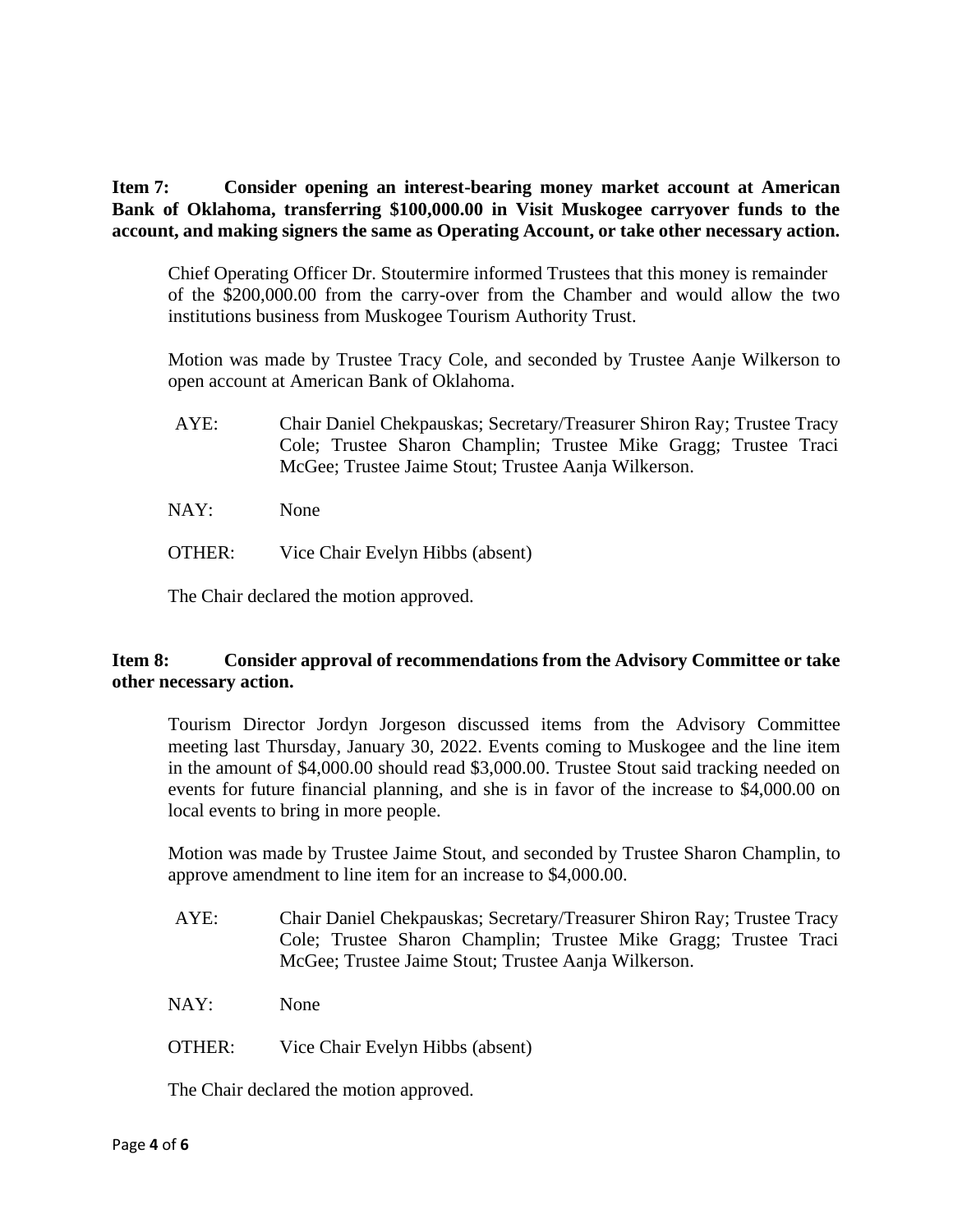## **Item 9: Receive report from Oxford Productions, Inc, regarding Visit Muskogee Tourism Program and operation of the Roxy Theater or take other necessary action.**

Chief Operating Officer Dr. Stoutermire discussed found opportunities for tourism, and the need to create a comprehensive strategic plan for 5-year periods and will begin creating said plan in February. Performance review for template was created as an evaluation tool based on merit and performance. Oscar Ray gave update for Roxy Theater including more efficient behind the scenes work to help make the Roxy more of a destination, also working to have more of an internet presence. Tourism Director Jordyn Jorgeson discussed weekend event of BRI National taking place at the Civic Center this weekend. Also discussed were hotel blocks, travel information at all museums and attractions, Muskogee 150 birthday, social media, and guitar maps, Certified Film City, Live Art Show, and Red Bud Awards.

The Chair declared no action would be taken

## **Item 10: Read aloud and consider an amendment to the Bylaws. or take other necessary action. (A.) Purpose: Allow one seat of tourism board to outside of city limits. (B.) Cannot be voted on until the amendment has "sat" for 30 days. Will require 2/3 vote of the Trustees at the next regular meeting and ultimate approval of the City Council.**

Chief Operating Officer Dr. Stoutermire stated proposed language. Discussion regarding increasing number of trustees from five to seven and allowing potential trustees from outside of the city limits to sit on MTA, and a motion to accept recommendation. Attorney John Tyler Hammons informed Chairman that a vote has sit for 30 days.

The Chair declared no action would be taken

## **Item 11: Consider approval of an amendment to Resolution #2, amending the Tourism Advisory Committee, or take other necessary action. (A.) Purpose: Add two additional seats to the Advisory Committee to increase total seats from five to seven.(B.) May require approval by City Council.**

Tourism Director Jordyn Jorgeson advised that the Committee currently has five members and increasing the number to seven, with 2 members being at-large, would be beneficial in representation and quorum requirements. Discussion of expanding the Committee and representation requirements were approved by the Tourism Advisory Committee.

The Chair declared no action would be taken.

## **Item 12: Discuss future meeting format and locations or take other necessary action.**